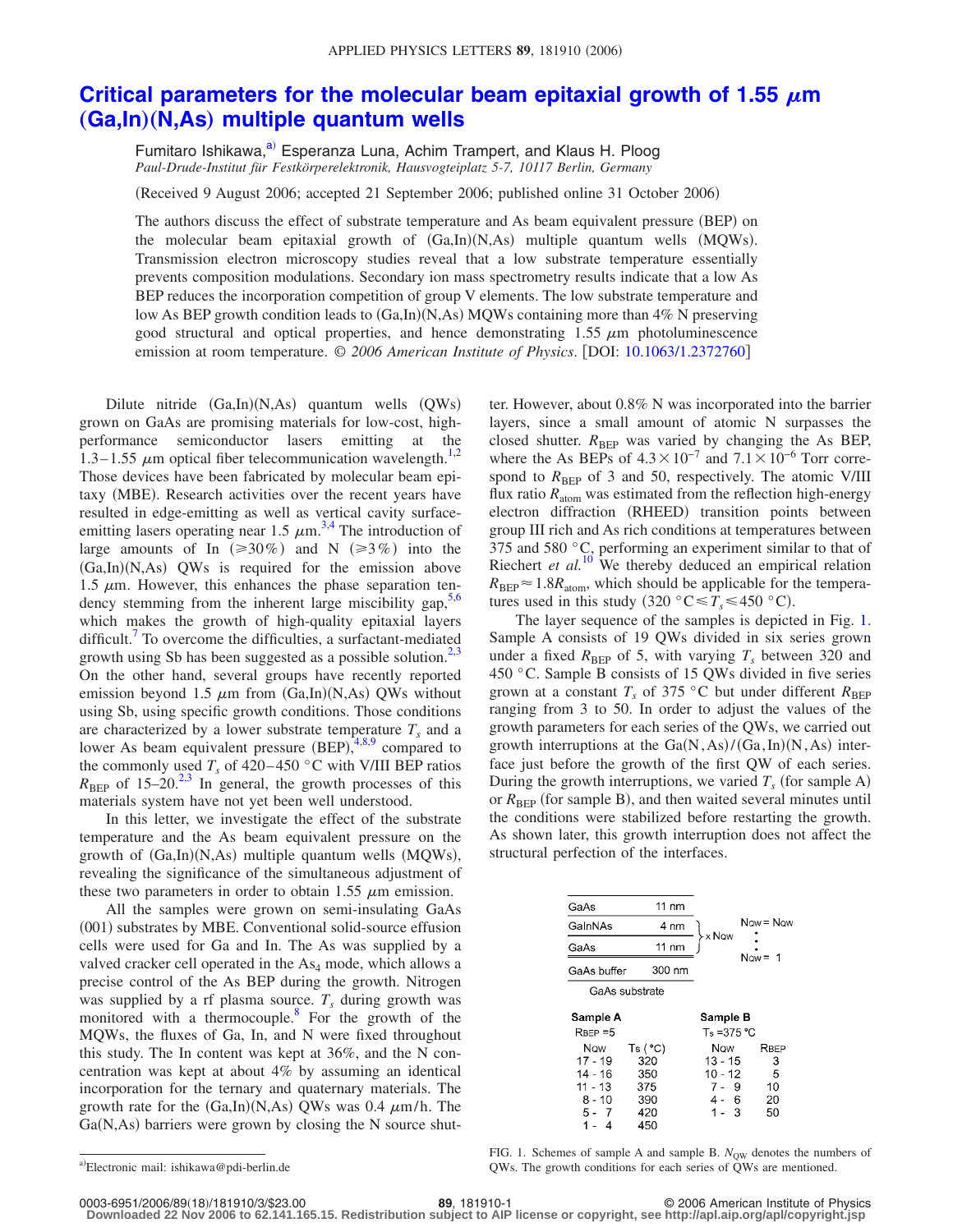<span id="page-1-0"></span>

FIG. 2. Cross-sectional dark-field TEM micrograph (g=002) of sample A. Growth interruptions before the growth of the first QW of each series are indicated by arrows. The sample B. The FIG. 3. SIMS depth profiles of N for (a) sample A and (b) sample B. The

The structural/morphological properties were investigated by cross-sectional transmission electron microscopy (TEM). The structural and compositional properties were determined by high-resolution x-ray diffraction (XRD) with a simulation based on the dynamical diffraction theory.<sup>11</sup> The growth front was monitored *in situ* by RHEED. Depth profiles of N were obtained by secondary ion mass spectrometry (SIMS) employing Cs<sup>+</sup> primary ions with an impact energy of 5.5 keV. The optical properties were investigated by photoluminescence (PL) using a He-Ne laser and a cooled Ge detector. The measured PL spectra were corrected for the system response.

First, we investigate the effect of  $T_s$  on the growth front at  $R_{\text{BEP}}$ =5. Figure [2](#page-1-0) shows a dark-field cross-sectional TEM image of sample A, obtained with **g**=002 imaging condition which is sensitive to the chemical composition of zincblende compound semiconductors.<sup>7</sup> Note that the bottomside interfaces of all the QWs are smooth without showing detectable degradations, including the interfaces at which the growth interruptions were carried out. The smoothness was also confirmed by the observation of preserved bright and streaky RHEED patterns. $12$  We hence conclude that the growth interruptions insignificantly degrade the structural properties of the bottom-side interface of the first QW for each series, and the latter grown QWs are not affected by it.

Roughening of the upper interfaces and strong contrast modulations can be clearly observed for the QWs grown at  $T_s$  of 420 and 450 °C. Apparently, these features are more pronounced for the QWs grown at the higher temperature of 450 °C. The relaxation of epitaxial strain, however, does not yet occur since no misfit dislocations were observed in the TEM investigations. The observed contrast modulation is related to the composition modulations resulting from the inherent phase separation tendency of the alloy.<sup>7</sup> As a consequence, there are regions in the QWs with preferred formation of Ga–N and In–As bond configurations. Such composition modulation causes a local strain relief, leading to the observed interface roughening.<sup>7[,13](#page-2-12)</sup> On the contrary, the QWs grown at temperatures lower than 390 °C exhibit abrupt interfaces and there are no detectable contrast modu-

<span id="page-1-1"></span>

interfaces at which the growth interruptions were carried out are indicated by arrows. Varied parameters,  $T_s$  or  $R_{\text{BEP}}$ , are mentioned for each series of QWs. The parallel bars represent the averaged peak heights of the corresponding QWs for each series.

strain. The composition modulation and the resulting interface roughening are thereby well suppressed by lowering  $T_s$ . Besides, in the TEM image of sample B, which was grown under  $T_s = 375$  °C with varying  $R_{\text{BEP}}$ , the QWs showed smooth interfaces independent of  $R_{\text{BEP}}$  (not shown here). The findings from the TEM results support the results obtained from the RHEED pattern during growth. For sample A, a comparatively bright and streaky pattern was observed at temperatures between 350 and 390 °C, whereas a spotty pattern appeared at temperatures higher than  $420\degree\text{C}^8$  On the contrary, the RHEED pattern of sample B remained streaky throughout the growth of the  $(Ga, In)(N, As)$  QWs, showing a weak  $(2 \times 3)$  reconstruction pattern. These results reveal that solely  $T<sub>s</sub>$  has a strong impact on the morphological instabilities of the QWs in the ranges of  $T_s$  and  $R_{\text{BEP}}$  used in this study.

Next, we focus on the N incorporation behavior into the QWs. Figures  $3(a)$  $3(a)$  and  $3(b)$  show the SIMS depth profiles for samples A and B, respectively, where the ion counts refer to N. The peaks corresponding to the (Ga,In)(N,As) QWs are clearly resolved. For both samples, the deduced total thickness is in good agreement with the expected value calculated from the nominal thickness of the individual layers. In order to analyze the SIMS data, the features of the ion penetration into the materials must be taken into account. At our measurement conditions, the injected  $Cs<sup>+</sup>$  atoms are estimated to have a projected range of 5 nm and a longitudinal straggling of 3 nm. Then the N ion counts coming from a  $(Ga, In)(N, As)$  QW can be affected as much as 10% by the adjacent deeper lying QW because of the 11 nm barriers separating the  $QWs$ .<sup>14</sup> We can hence make a qualitative study of the N incorporation behavior from the SIMS results. As observed in Fig. [3](#page-1-1) for both samples, the N ion counts for the first QW of each series are very high (indicated by arrows in Fig. [3](#page-1-1)). This is probably due to the incorporation of N that occurred during the growth interruptions. In our analysis, we thus consider the QWs which are not marked with an arrow.

lations, in spite of the buildup of epitaxial compressive For each series of QWs, we have averaged the peak heights<br>Downloaded 22 Nov 2006 to 62.141.165.15. Redistribution subject to AIP license or copyright, see http://ap